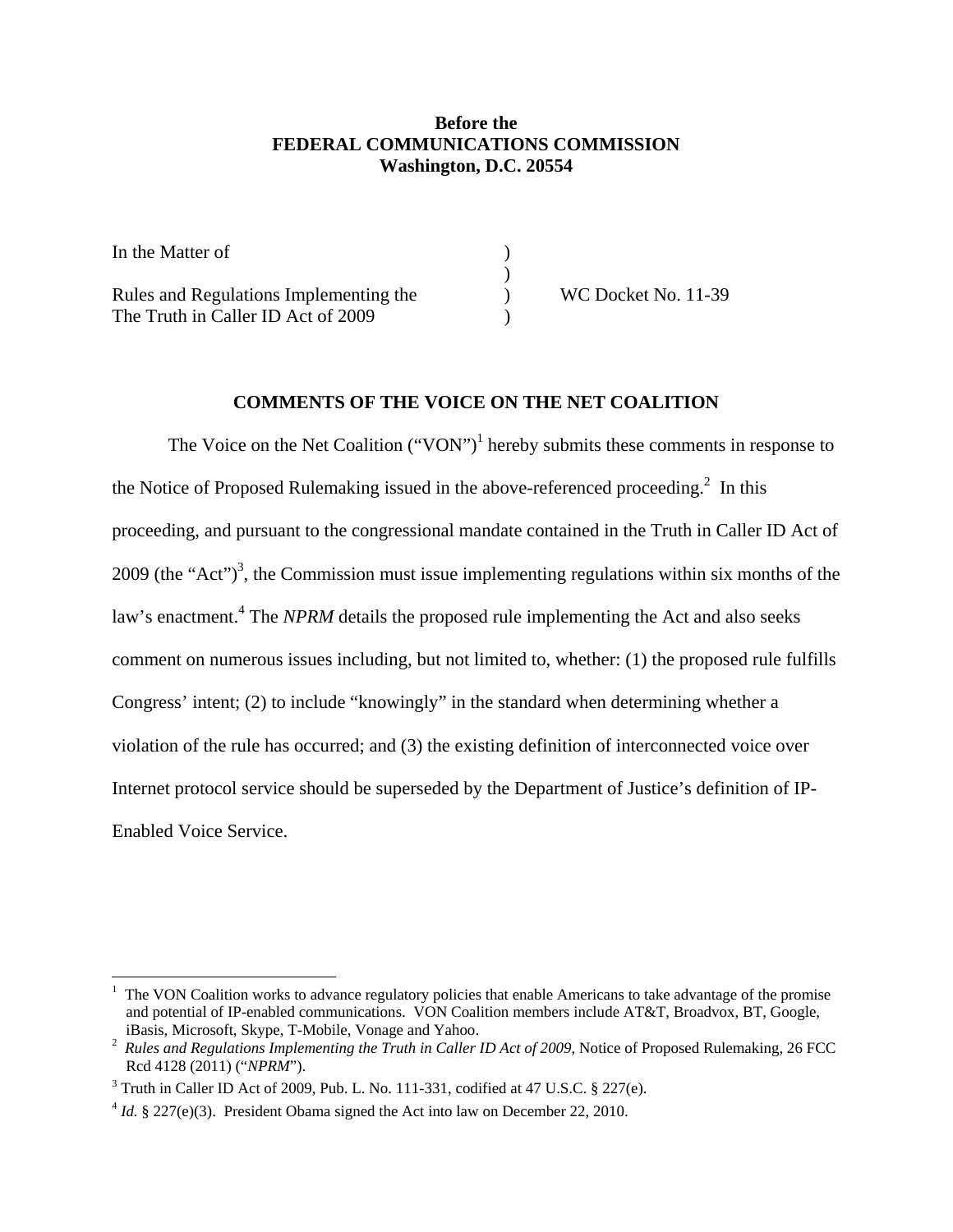#### **INTRODUCTION**

 Thanks to innovation, voice communications have transitioned from wireline to wireless in a matter of 100 years and from wireless to voice over Internet protocol ("VoIP") in a matter of 20 years.<sup>5</sup> Innovation does not deter bad actors. As with any product, service, application, or technology, the potential that someone can use an innovative and generally beneficial technology in harmful or dangerous ways is present. Users of new voice applications and services have more control over the outgoing content of information provided to the public, including the ability to customize or conceal their true identities and telephone numbers. Unfortunately, Caller ID can be susceptible to misuse and abuse by some individuals,  $6$  who, through the employment of specific devices<sup>7</sup> or with the assistance of certain third party caller ID spoofing providers,<sup>8</sup> seek to deceive, defraud, and/or harm the public.

 To thwart abuses, Congress has enacted laws focused on protecting consumers' interests and privacy. The Act serves to protect the public against individuals and entities who, using spoofing capabilities, are intent on perpetrating fraud and malicious behavior against members of the public and public safety organizations.<sup>9</sup>

<sup>5</sup> http://en.wikipedia.org/wiki/History of mobile phones (retrieved Apr. 13, 2011).

<sup>&</sup>lt;sup>6</sup> The ability to spoof caller ID is not limited to VoIP services. Individuals have been spoofing caller ID since caller ID was first made publicly available. *See, e.g.,* http://www.artofhacking.com/files/OB-FAQ.HTM 7

 $\frac{7}{10}$  For instance, an Orange Box is a device that can emulate the Caller ID signal that is transmitted to a telephone line from its Central Office following the beep of an incoming Call Waiting call. *See*  http://www.artofhacking.com/files/OB-FAQ.HTM (retrieved April 18, 2011).

<sup>&</sup>lt;sup>8</sup> NPRM at ¶ 21. Spoofing is the "deliberate falsification of the caller ID number in order to disguise the identity and originator of the call." http://www.fcc.gov/cgb/consumerfacts/callerid.html (retrieved Apr. 13, 2011).

<sup>&</sup>lt;sup>9</sup> *NPRM* at ¶ 1. Callers, tricked by spoofed caller ID information, have been coerced into providing their social security numbers after being threatened with criminal prosecution for failure to appear for jury duty. Additionally, callers, employing spoofing services, have engaged in the practice referred to "swatting," which involves placing false emergency calls to law enforcement agencies to elicit a response from Special Weapons and Tactics (SWAT) teams. *Id.* at ¶ 8.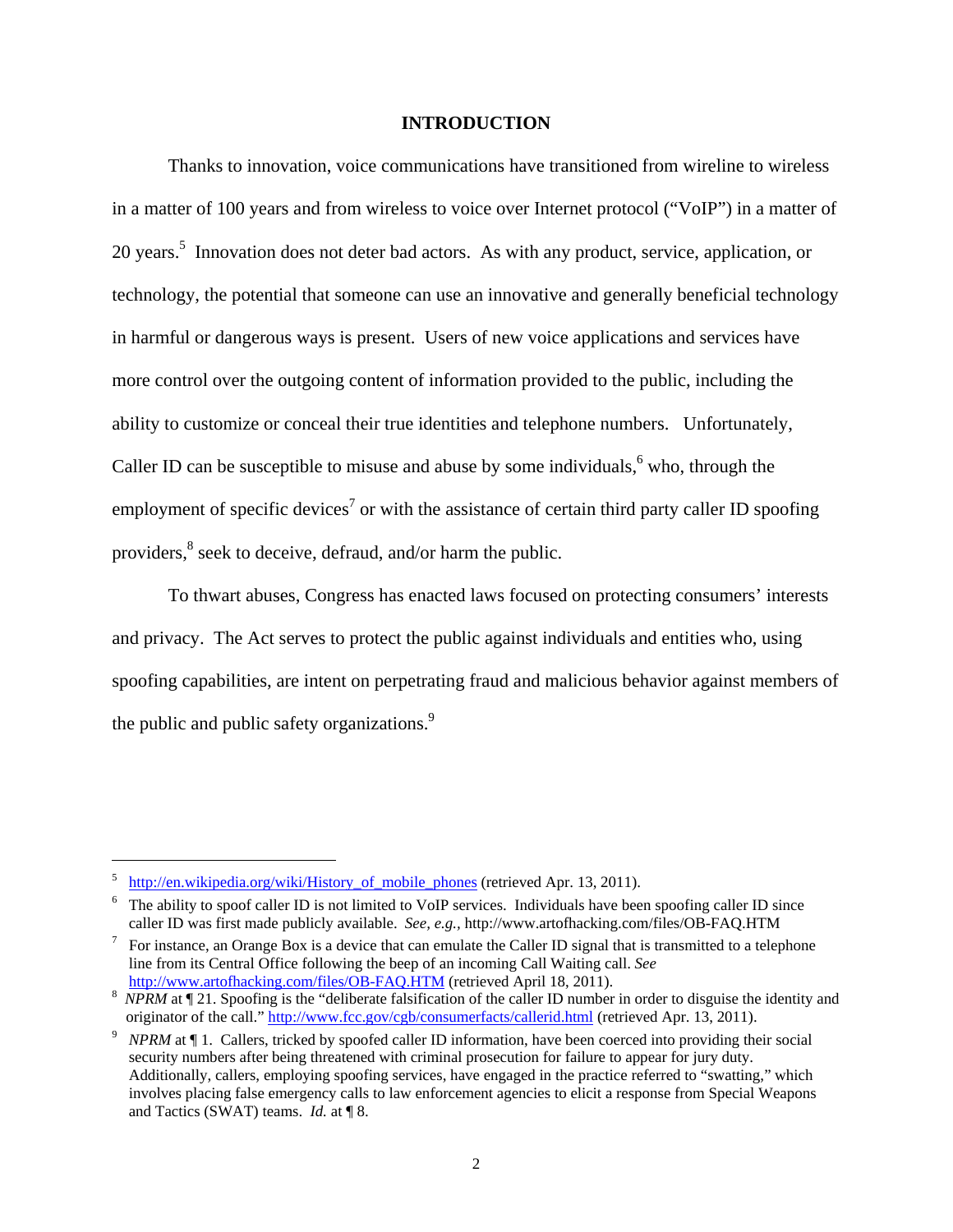#### **I. The Commission's Proposed Rule Fulfills Congress' Intent to Stop Deceit, Fraud and Mayhem by Individuals and Fraudulent Spoofing Services**

 The VON Coalition supports the Commission's proposed rule, which expands the Act's compliance obligations from individuals to individuals *and* entities alike; requires actual knowledge of intent to defraud, harm, or wrongfully obtain anything of value; accommodates instances of legitimate manipulation of caller identification information; $^{10}$  and recognizes the real-world provision of communications services and applications to consumers across numerous and unrelated providers and platforms.

 The Act "makes it unlawful for any person, in connection with any real-time voice telecommunications service, regardless of technology, to cause any caller identification service to transmit misleading or inaccurate caller ID information with the intent to defraud or deceive."11 The Act, as written, appears to limit culpability to individuals alone. Moreover, the Act's phrase "to cause any caller identification service to transmit" might be construed inaccurately by some to impose third party liability on the unknowing service or application provider who is merely a conduit in the delivery of the information. In the context of the realworld provision of services, multiple service or application providers may be involved with the delivery of a single voice communication. The Commission resolves the legislative intent by expanding compliance obligations beyond individuals to both individuals and entities. This achieves Congress' underlying goal – to stop malicious, fraudulent and harmful actions of the

<u>.</u>

 $10$  Both Congress and the Commission provide examples whereby manipulation of caller ID information is acceptable, including voice communications from domestic violence shelters, call blocking options, and PBX centers. *Id.* at ¶ 7.<br><sup>11</sup> *See* 47 U.S.C. § 227(e)(1) (stating that "[i]t shall be unlawful for any person within the United States, in

connection with any telecommunications service or IP-enabled voice service, to cause any caller identification service to knowingly transmit misleading or inaccurate caller identification information with the intent to defraud, cause harm, or wrongfully obtain anything of value, unless such transmission is exempted...").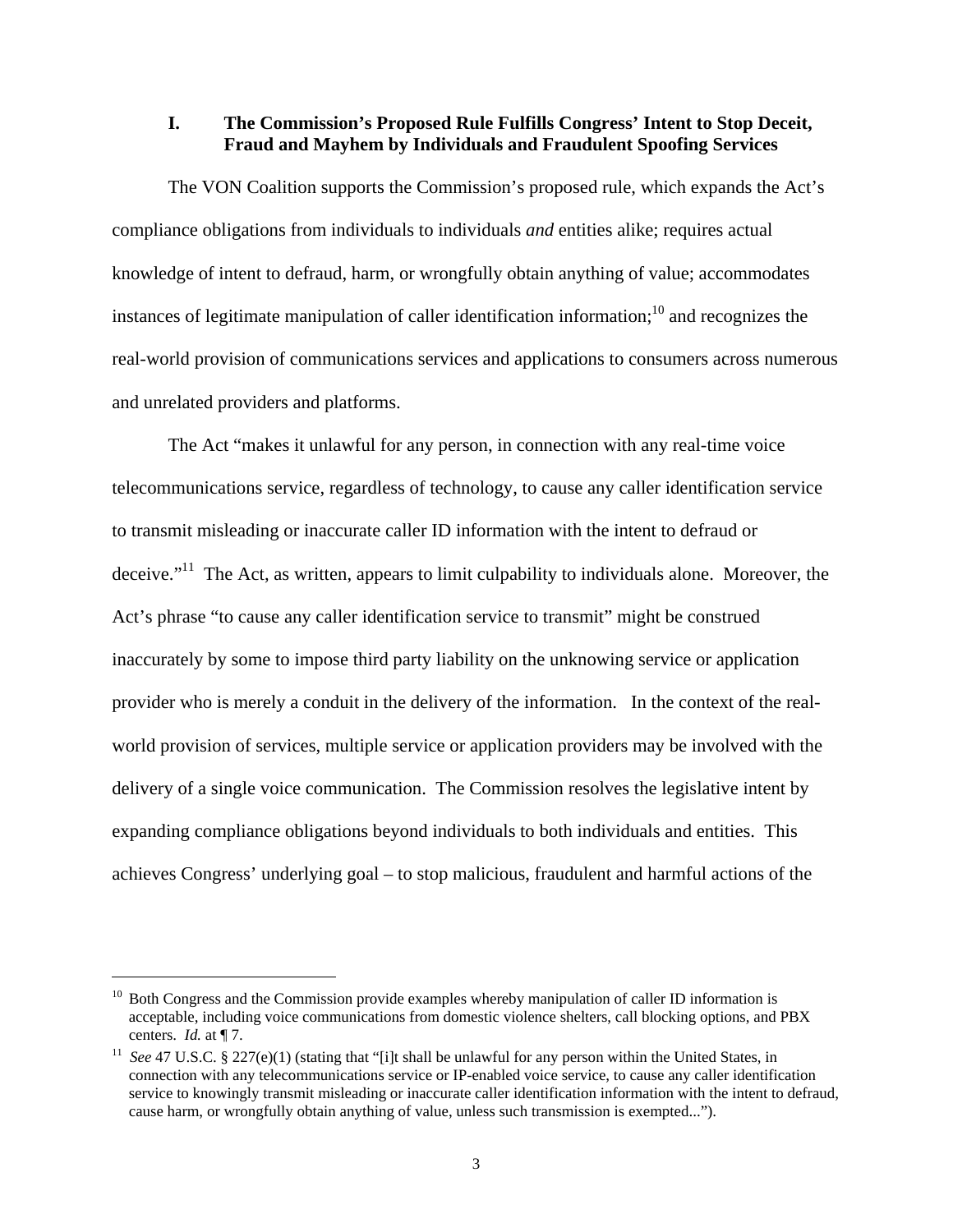Caller ID spoofer, not to retard VoIP innovations or impose liability on the provider of the transmission conduit who does not have advance knowledge.

## **II. Knowledge of Intent to Defraud, Cause Harm, or Wrongfully Obtain Anything of Value Must be Borne by Callers and Spoofing Services Alike For a Violation of the Rules To Occur**

 Under the proposed rule, responsibility for violations must be shared by individuals having the requisite knowledge that manipulate caller ID information with the intent to defraud, cause harm, or wrongfully obtain anything of value and/or the third party spoofing service that provides the means by which to manipulate such information.<sup>12</sup> To avoid penalizing service and application providers for the unknown provision of inaccurate or misleading caller ID information and stymieing innovation, the proposed rule requires that individuals and entities (i.e., service providers and third party spoofing services) have advance knowledge of the intent to defraud, harm, or wrongfully acquire anything of value. The advance knowledge of such intent on the part of the application or service provider must be present for a violation of the rule to occur.

 The requirement that knowledge must be present effectively and rightfully exempts traditional caller identification service providers from violations of the rule. The exemption is based on a traditional service provider's pass-through activities and negligible contact with a caller. Consequently, the traditional service provider generally lacks the requisite knowledge that an individual or entity intends to defraud, harm, or wrongfully obtain anything of value from a consumer. As the Commission acknowledges, "in many instances, the caller identification service has no way of knowing whether or not the caller identification information it receives has

<u>.</u>

<sup>&</sup>lt;sup>12</sup> *NPRM* at ¶12 and proposed rule 64.1604 found at *NPRM*, Appendix A ("[n]o person or entity in the United States, shall, with the intent to defraud, cause harm, or wrongfully obtain anything of value, *knowingly* cause, directly or indirectly, any caller identification service to transmit or display misleading or inaccurate caller identification information.") (emphasis added).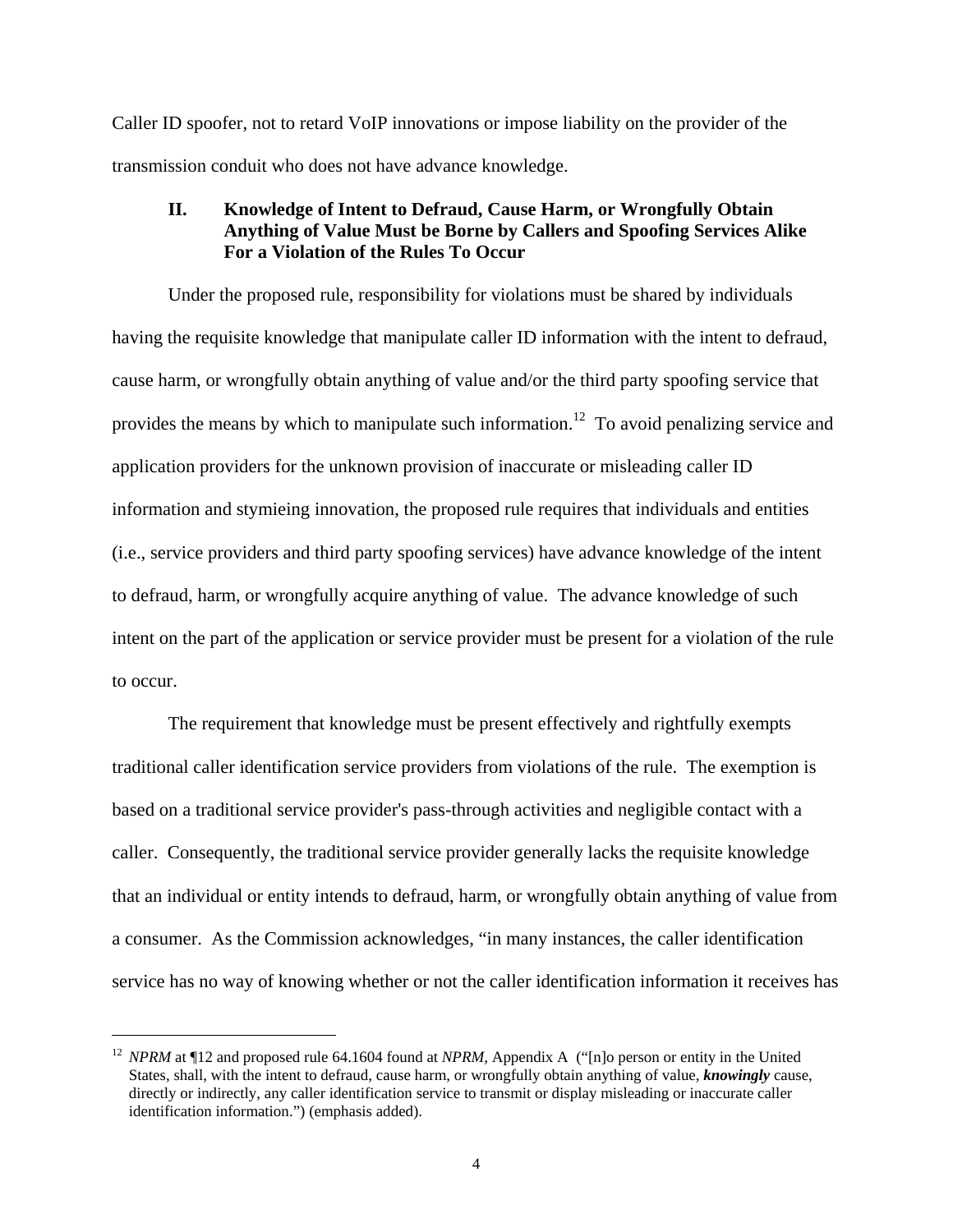been manipulated."13 Accordingly, any individual or entity that *knowingly* facilitates the nefarious use and abuse of caller ID technology – with the requisite intent to defraud or cause harm – would violate the Act and the Commission's rules.<sup>14</sup>

# **III. IP-Enabled Services Should Reflect the Commission's Definition of Interconnected Voice over Internet Protocol**

 The *NPRM* also seeks comment on the interchangeability of the definition of "IP-Enabled Services" as contained in the Act and the definition of "interconnected VoIP" in Section 9.3 of the Commission's rules.<sup>15</sup> The Commission should, consistent with the Act, use the established definition of interconnected VoIP, and not the broader definition cited by the Department of Justice.<sup>16</sup> This is not the appropriate proceeding for the Commission to create a new regulatory framework for services previously not subject to regulation.

 The Act states, "[i]t shall be unlawful for any person within the United States, in connection with any telecommunications service or *IP-enabled voice service*,....<sup>"17</sup> Subsection (e)(8)(C) indicates that the term IP-enabled voice service has the same meaning as Section 9.3 of the Commission's rules, which among other things, defines interconnected VoIP.<sup>18</sup> The VON Coalition contends that slight variation in descriptive terms does not render the terms "IPenabled voice service" and "interconnected VoIP" as inconsistent or evidence of Congressional intent to expand liability beyond the codified definition of interconnected VoIP.

 The Commission also seeks comment on a proposal by the Department of Justice whether to abandon for this particular proceeding its existing definition of interconnected VoIP and elect

<sup>&</sup>lt;sup>13</sup> NPRM at ¶ 13.<br><sup>14</sup> Thus, a third party spoofing service would be noncompliant only if it had knowledge of the fraudulent or malicious intent by the individual employing the spoofing services. 15 *NPRM* at ¶ 15.

<sup>16</sup> *Id.*

 $17$  47 U.S.C. § 227(e)(1).

<sup>&</sup>lt;sup>18</sup> *Id.* § 227(e)(8)(C).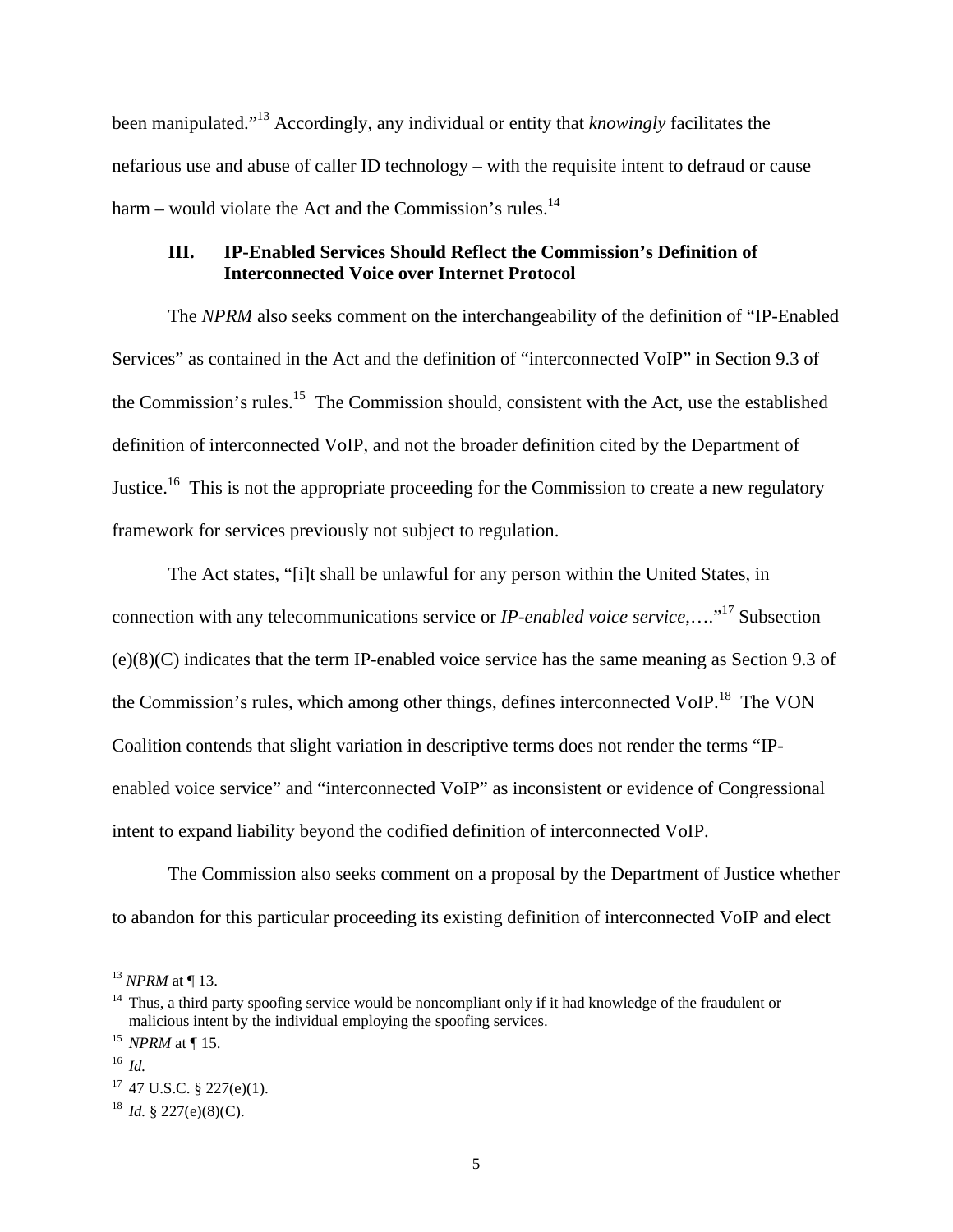to use the definition of IP-Enabled Voice Services as detailed in Title 18 of the U.S. Code.<sup>19</sup> According to the *NPRM*, the distinction between the statute and the regulation centers on the breadth of the former because the statute would not require "the use of a broadband connection or the ability to originate and terminate traffic from the public switched telephone network."<sup>20</sup> The proposed rule refers to the transmission or display but does not specifically state which service or method of communication must be employed by the individual or entity. In the *NPRM*, the Commission indicates that the "proposed rules define "caller identification service"<sup>21</sup> and "caller identification information"<sup>22</sup> to encompass calls made by using a telecommunications service or interconnected VoIP; therefore, the proposed rules would apply to calls made using either type of service.<sup>23</sup> To retain consistency in the Commission's proceedings, the VON Coalition believes that the terms used in the proposed rule are sufficient to meet Congressional intent. Therefore, the VON Coalition does not support the limited use of an alternative definition of IP-Enabled services.

 $19$  18 U.S.C. § 1039(h)(4).

<sup>20</sup> *NPRM* at ¶ 15.

<sup>21</sup> Proposed 47 C.F.R. § 64.1600(d) defines caller identification service as "any service or device designed to provide the user of the service or device with the telephone number of, or other information regarding the origination of, a call made using a telecommunications service or interconnected VoIP service. Such term includes

automatic number identification services." 22 Proposed 47 C.F.R. § 64.1600(c) defines caller identification information as "information provided by a caller identification service regarding the telephone number of, or other information regarding the origination of, a call made using a telecommunications service or interconnected VoIP service."

<sup>23</sup> *NPRM* at ¶¶ 16-17.